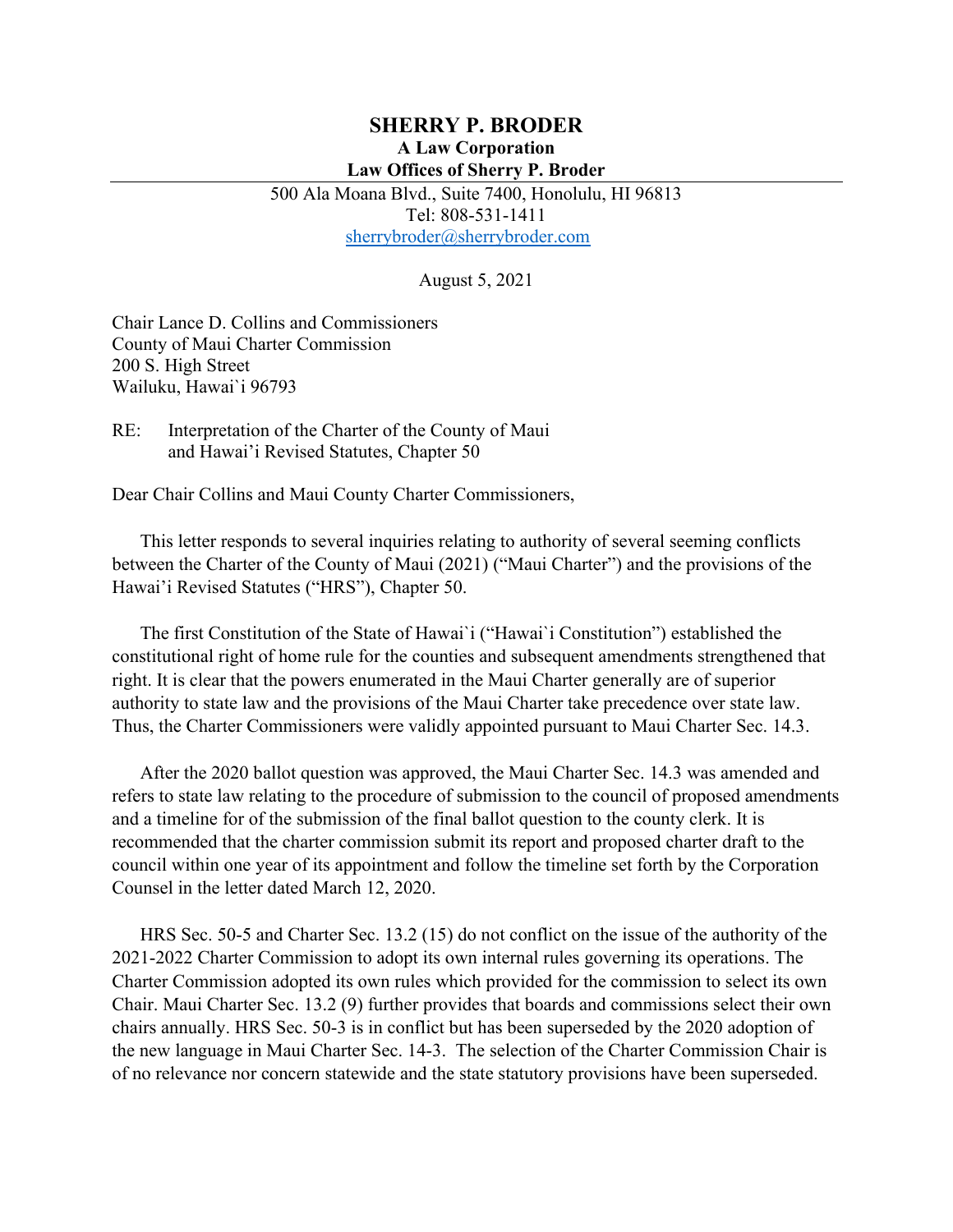HRS Sec. 50-5 exempts charter commissions from HRS Chapter 91 formal rule making requirements. There is no section in the Maui Charter that conflicts. Moreover, the Charter Commission is not expected to engage in any formal rule making.

However, state laws involving "matters of statewide concern and interest" in certain areas are generally found to govern when there is a conflict. The Hawai`i Supreme Court has decided in several cases that compensation of county officials is a matter of statewide concern. Thus, Charter Commissioners are entitled to be compensated as set forth in HRS Sec. 50-13 even though there is a conflict with the Maui Charter.

## **I. The "Hawai`i Constitution" establishes county home rule as a state constitutional right and empowers the counties to create a form and structure of governance of their own choosing in their charters, so long as a provision in the charter does not conflict with "matters of statewide concern and interest."**

The Hawai`i Constitution was first created by the 1950 Constitutional Convention, ratified by voters of the Territory on November 7, 1950, and amended on June 27, 1959, at the time of the vote on the Statehood Bill relating to the admission of Hawai`i to the United States. Since 1950, there have been two more Constitutional Conventions, in 1968 and 1978.

The Delegates to the 1950 Constitutional Convention of Hawai`i made home rule for the counties a priority and emphasized its importance and status by making it a state constitutional provision. Section 2 of the Local Government article of the 1959 Hawai'i Constitution provided:

Section 2. Each political subdivision shall have the power to frame and adopt a charter for its own self-government within such limits and under such procedures as may be prescribed by law.

The Delegates explained the importance of home rule and political subdivision selfdetermination in Committee on Local Government, Stand. Comm. Rep. No. 74 in I Proceedings of the Constitutional Convention of Hawai`i of 1950, at 228-229 (1960):

The urge for self-government is inherent in every American. This country has been made great by an abiding faith in the principle that the people have the ability and have a right to manage their own affairs. It is the purpose of the Committee to give form and life to this urge in the Constitution. . . .

The Committee felt very strongly that **a local governmental unit should have strong powers of self-government with minimum interference from the legislature**. Thus, we find the provision that, once defined, a political subdivision of the state shall have full authority to provide for its form of government and management of its own affairs.

(emphasis added). The language in Section 2 was interpreted to be non-self-executing and requiring statutory implementation. The Supreme Court found that Act 73, 1963 Sess. Laws Haw., provided the necessary implementation language. *Fasi v. City and County of Honolulu*, 50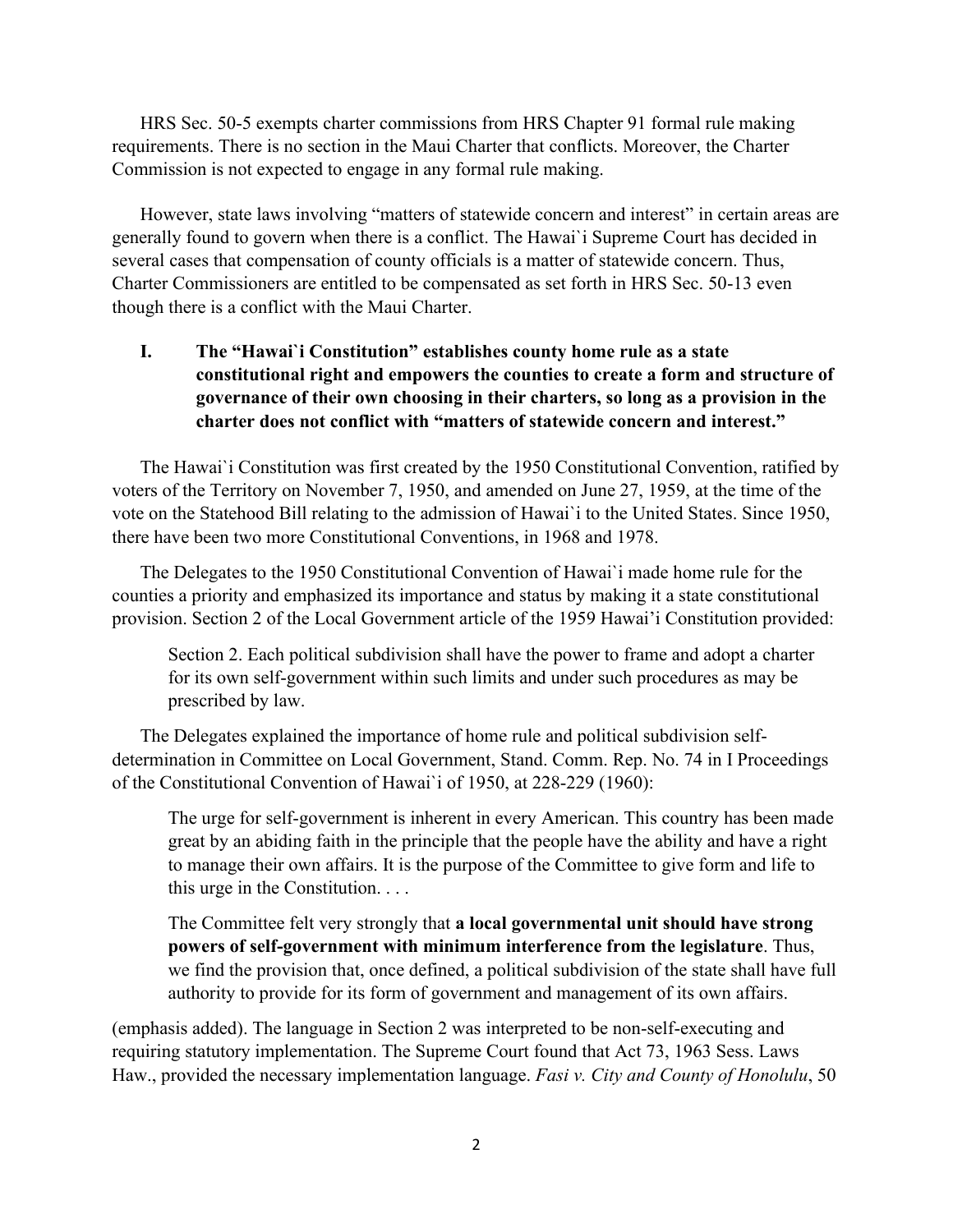Haw. 277, 289, 439 P. 2d 206, 208 (1968).<sup>1</sup> Act 73 was intended to be "charter-enabling legislation," Conf. Comm. Rept. No. 1, Haw. H.J. 901 (1963), "to implement the concept of 'home-rule," S. Stand. Comm. Rept. 166, Haw. S.J. 727 (1963) and to establish "the machinery necessary for enabling the counties to frame and adopt charters for their self-government," H. Stand. Comm. Rept. 41, Haw. .J. 593, 594 (1963).

The purpose clause of Act 73 (codified in HRS Chapter 50) declared that it was enacted to provide the counties with the means to create the form of local government the people desired:

The purpose of this Act is to provide the counties of this State with an increased measure of self-government and responsibility by permitting them to form charter commissions and select their own form of local government as provided by the procedures herein.

HRS Sec. 50-11 provides: "every charter established under this chapter shall provide means by which the charter may be amended or revised." Since the Maui Charter was first adopted and effective on January 2, 1969, all subsequent charter commissions have been created pursuant to its Charter and not state law, including but not limited to HRS Chapter 50.<sup>2</sup>

The Delegates to the 1968 Constitutional Convention of Hawai`i strengthened and protected this constitutional provision providing for home rule. The new language added by the 1968 Delegates is underlined below:

Section 2. Each political subdivision shall have the power to frame and adopt a charter for its own self-government within such limits and under such procedures as may be prescribed by general law. The prescribed procedures, however, shall not require the approval of a charter by a legislative body.

Charter provisions with respect to a political subdivision's executive, legislative and administrative structure and organization shall be superior to statutory provisions, subject to the authority of the legislature to enact general laws allocating and reallocating powers and functions.

A law may qualify as a general law even though it is inapplicable to one or more of the counties by reason of this section.

<sup>&</sup>lt;sup>1</sup> See also, Letter dated June 2, 2011, from Deputy Attorney General Charlene Aina to The Honorable Patrick Wong, Corporation Counsel, County of Maui ("2011 AG Letter")("…while state law authorizes and directs the counties to include provisions in their state charters with which to create charter commissions, once the counties adopted their initial charters pursuant to Act 73, as amended and currently codified in Haw. Rev. St. ch. 50, charter commissions have been created pursuant to provisions of the counties' charters themselves, and not Act 73, c. 143A, Revised Laws of Haw. 1955, Haw. Rev. Stat. ch. 50, or any other state law."), p. 7-8.  $2$  All the counties have charter provisions creating successive charter commissions. Sec. 15-3, Charter of the County of Hawai`i; Sec. 15-5, Revised Charter of the City & County of Honolulu; Sec.24.03 Charter of the County of Kaua`i. The Legislature enacted Act 235, Sess. Laws Haw. 1965, to repeal HRS Sec. 143A-11 that required ratification of county charters by the legislature.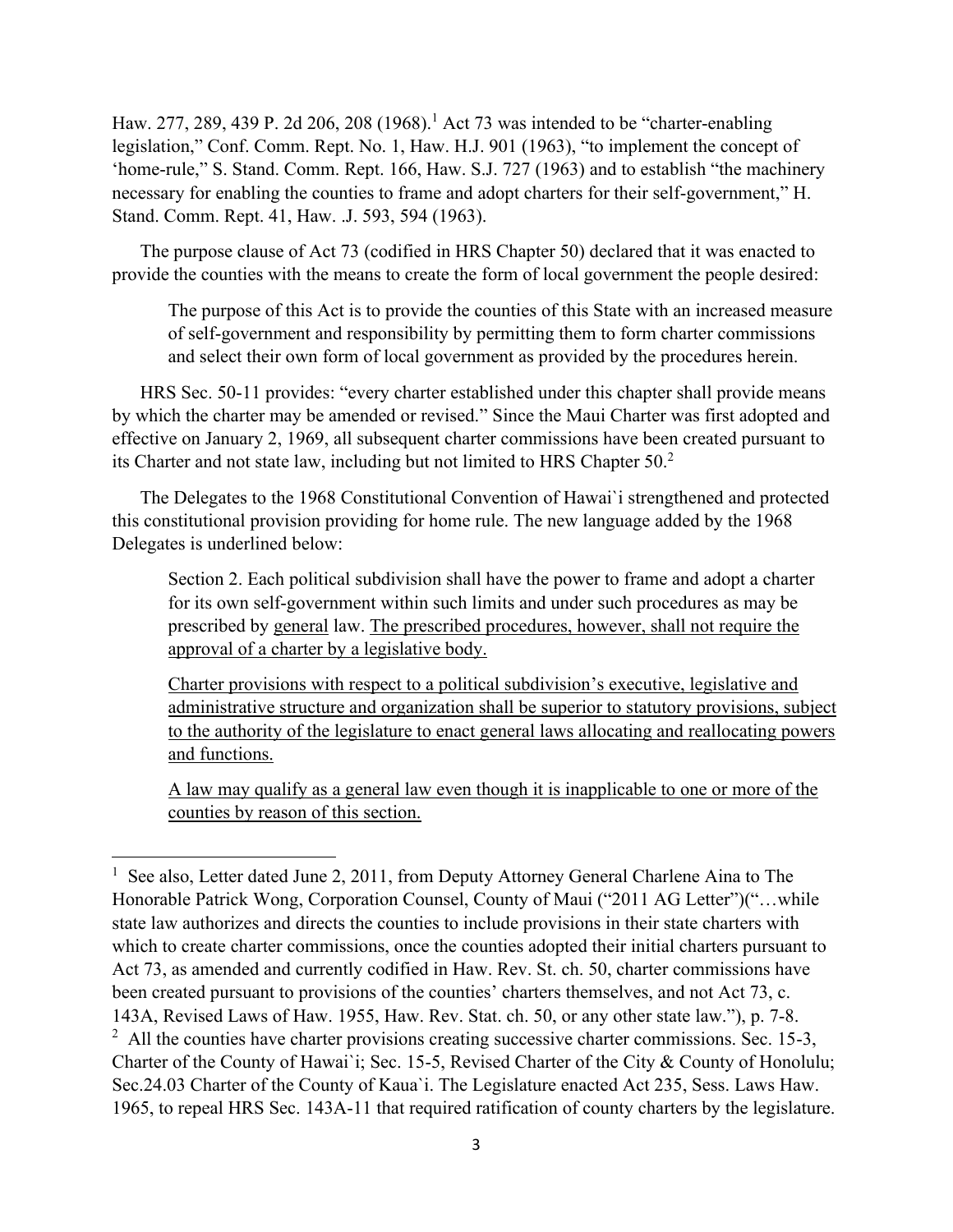The 1968 Delegates were clear that the intent of the changes was to enable and empower the county governments to have the breadth of legal authority necessary to govern and manage their own local affairs. The Delegates explained: "The principal change in this section is the protection of certain charter provisions against amendment or repeal by the legislature." See Committee on Local Government, Stand. Comm. Rep. No. 53 (majority), I Proceedings of the Constitutional Convention of Hawai`i of 1968, at 229. In fact, the Delegates were purposeful in adopting these changes in order to clarify and mandate "the area within which a charter shall be of superior authority to a statute." *Id.* The Delegates took steps to give the charter provisions a higher status and overrule the holding in *Fasi v. City and County of Honolulu,* that a charter "is no more than a statutory charter which is subject to continuing legislative control." The Delegates explained:

[T]he area which the proposal places beyond legislative control is limited to charter provisions as to the executive, legislative and administrative structure and organization of the political subdivision. . . .This means that the legislature could transfer a function from the county to the state level even if the result would be eliminate a department of the county government provided for in the charter.

*Id*. Moreover, HRS Chapter 50 was amended in Act 235, Sess. Laws Haw. 1967, Sec. 1(4) to ensure county home rule powers and to have these powers supersede all other laws: "Upon adoption, the charter shall become the organic law of the county and shall supersede any existing charter and all laws affecting the organization and government of the county which are in conflict therewith."<sup>3</sup> HRS Sec. 50-10.

The Hawai`i Constitution, Article XVI, Sec, 16, provides: "The provisions of this constitution shall be self-executing to the fullest extent that their respective natures permit." The Hawai`i Supreme Court has found that "The self-executing clause only means that the rights therein established or recognized do not depend upon further legislative action in order to become operative." *Figueroa v. State*, 61 Haw. 369, 382, 604 P.2d 1198, 1206 (1979) (citations omitted). See also, *State v. Rodrigues*, 63 Haw. 412, 415, 629 P.2d 1111, 1114 (1981) ("The phrase 'as provided by law' in the context of other state constitutional provisions has been construed as a direction to the legislature to enact implementing legislation."). The 1968 revisions and additions to the article on Local Government in the Hawai`i Constitution clarified and provided further powers to the basic principle of county self-government and the process of local democracy at the core of local autonomy. This new language approved in the 1968 Hawai`i

 $3$  Act 73, Sess. Laws Haw. 1963, was clear that its purpose was to provide for home rule. The purpose of this Act is to provide the counties of this State with an increased measure of self-government and responsibility by permitting them to form charter commissions and select their own form of local government as provided by the procedures herein. See Section 1, Purpose.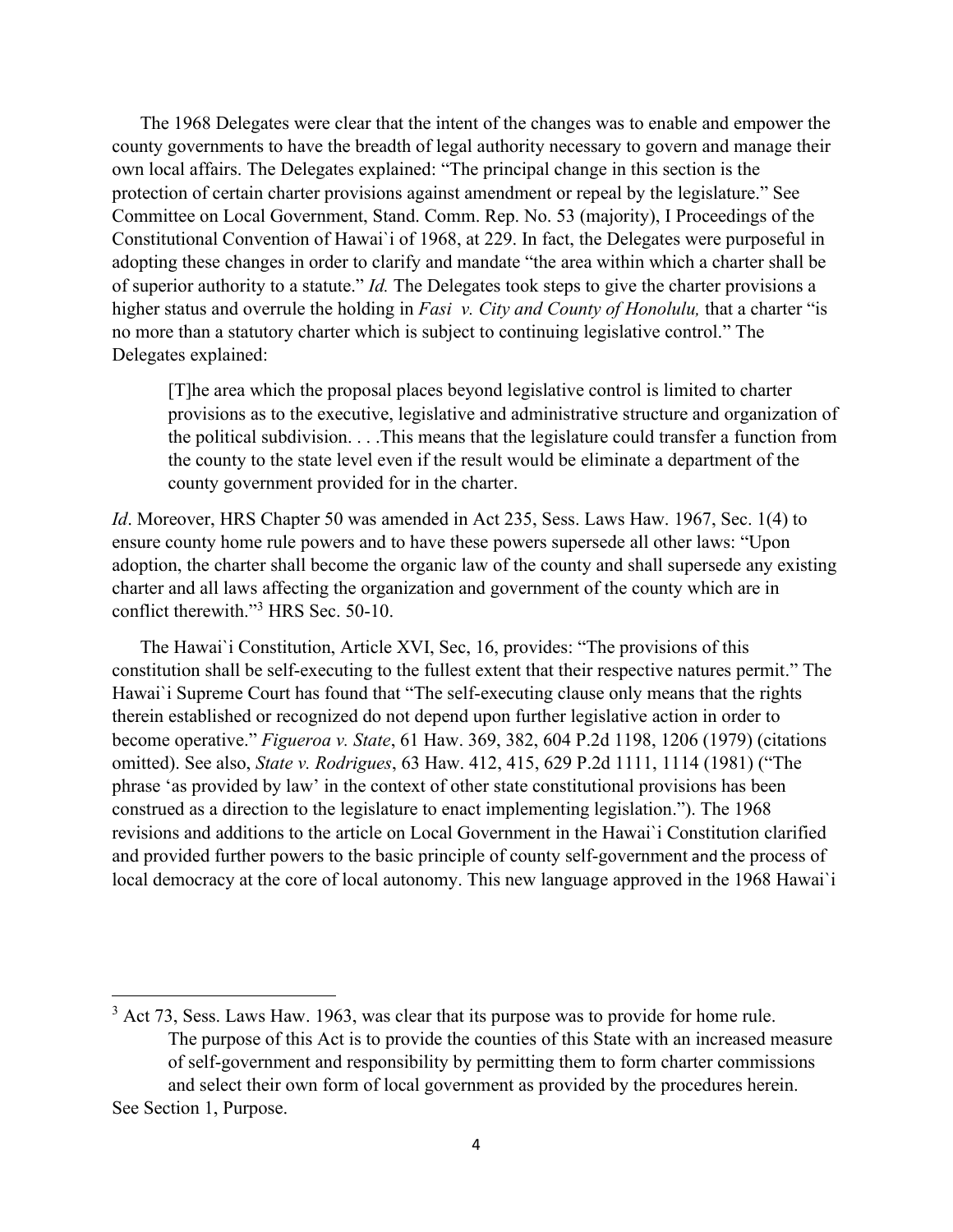Constitution did not require the legislature to do anything further after the people of Maui adopted their first Charter. 4

# **II. The current Charter Commissioners were validly appointed. Maui Charter Sec. 14.3 governs the appointment of the members of the charter commission and the conflicting provisions in HRS Sec. 50-3 have been superseded by the 2020 Maui Charter ballot question approved by the Maui voters.**

The voters of the Maui expressed their will and specifically amended the Maui Charter Sec. 14.3 to change the method for appointment of charter commissioners and provide that nine members be appointed by the council, with each councilmember nominating one of the nine members, and two by the mayor. This conflicts with HRS Sec. 50-3 which provides that the Mayor appoint all eleven members and select the Chair.<sup>5</sup>

In the general election of November 3, 2020, the following question was approved by Maui voters: "Shall the Charter be amended, effective January 2, 2021, to authorize the Council to appoint nine members and the Mayor to appoint two members of the 11-member Charter Commission, which is required to study and review the operation of the County government?" By approval by the Maui County voters, this ballot question amended the Maui Charter Art. 14- 3. YES 34,868 48.7% and NO 28,753 40.1%. See State of Hawaii, Office of Elections 2020, [https://elections.hawaii.gov/wp-content/results/com.pdf.](https://elections.hawaii.gov/wp-content/results/com.pdf)

The Hawai'i Constitution, Art. VIII, Sec. 2 clearly grants the counties powers of selfgovernment and home rule. In *Hawaii Gov't Employees' Ass'n v. County of Mau'i,* 59 Haw. 65, 79, 576 P.2d 1029, 1038 (1978), the Hawai'i Supreme Court found that counties are authorized to enact any charter provision, even if it conflicts with statutory provisions, if the county is able to demonstrate, first, that the provision relates to the county's structure and organization, and

Charter provisions with respect to a political subdivision's executive, legislative and administrative structure and organization shall be superior to statutory provisions, subject to the authority of the legislature to enact general laws allocating and reallocating powers and functions.

A law may qualify as a general law even though it is inapplicable to one or more counties by reason of the provisions of this section.

<sup>5</sup> Honolulu and Kaua'i have established charter commissions with the number of charter commissioners different than HRS Sec. 50-3 (11 members). Sec. 15-5, Revised Charter of the City & County of Honolulu, Sec. 24.03 (13 members); Charter of the County of Kaua`i (seven members).

<sup>&</sup>lt;sup>4</sup> The 1978 Constitutional Convention of Hawai`i made only stylistic changes to Section 2, which are underlined and as follows:

Each political subdivision shall have the power to frame and adopt a charter for its own self-government within such limits and under such procedures as may be provided by general law. Such procedures, however, shall not require the approval of a charter by a legislative body.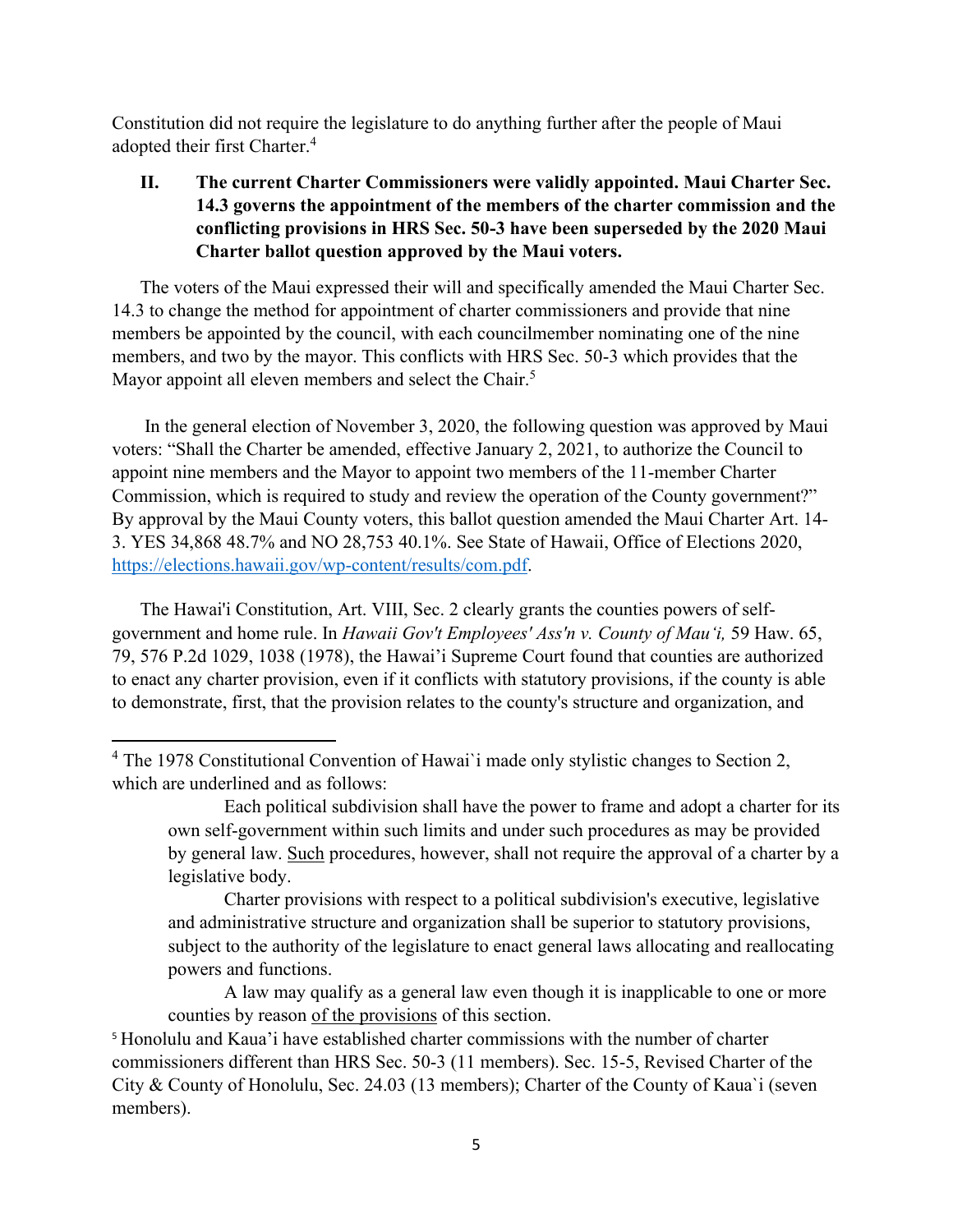second, that it is a matter of local, as opposed to statewide, concern. The court explained the broad extent of county powers and authority as provided in the charters:

As presented ... the area which the proposal places beyond legislative control is limited to charter provisions as to the executive, legislative and administrative structure and organization of the political subdivision. **For example, the legislature could not change the composition of the legislative body of a county.** 

*Id.* at 75, 576 P.2d at 1036 (quoting Stan. Comm. Rep. No. 53, Vol. 1 Proceedings of the Constitutional Convention of Hawaii of 1968, at 229 (1973) (emphasis added). 6

The *HGEA* court reasoned that the revised charter provision changing the number of members appointed to the Maui police commission "is a matter of executive and administrative structure and organization and is superior to conflicting statute." (footnote omitted.). The court explained:

Such a provision as contained in article VIII [sic], section 2 of our State Constitution allows a county in this state through its charter to redelegate to another appropriate local officer or body a power originally delegated by the legislature to another body,"(citation omitted).

59 Haw. at 82, 576 P.2d at 1039. Similarly, the new Maui Charter provision governing the appointment to members to the Charter Commission is a matter of executive, legislative, and administrative structure and organization uniquely applicable to Maui and consequently superior to conflicting statutory provisions.

The amendment to the Maui Charter Sec. 14-3 made the following additional changes relating to a procedure to send the proposals to the council for review, if required by state law:

The commission may propose amendments to the charter or draft a new charter which [shall] must be submitted to the county clerk within sixteen [16] months after [such] the commission has been appointed, after earlier review by the council, if required by state law.

(New language is underlined and deleted language is captioned.) These underlined additions were never discussed at the Governance, Ethics, and Transparency Committee nor at the two readings at the Maui County Council. The clause does not suggest in any way that the entire Chapter 50 should now be reincorporated to govern the Maui Charter No suggestion was ever

 $6$  The civil service laws were found to be matters of statewide concern. However, the organization of a county water board, liquor control department, and police department were found to be within county authority. *HGEA*, *supra*. Other subjects of statewide concern include the State Tax Court's jurisdiction, *Kalaeloa Ventures, LLC v. City and County of Honolulu*, 143 Hawai'i 103, 113, 424 P.3d 458, 468 (2018); long-range planning for land-use development, *Kaiser Hawaii Kai Development Co. v. City and County of Honolulu*, 70 Hawai`i 480, 777 P.2d 244 (1989); compensation of county officials, *City and County of Honolulu v. Ariyoshi*, 67 Haw. 412, 689 P.2d 757 (1984), reconsideration denied, 67 Haw. 682, 744 P.2d 779 (1984).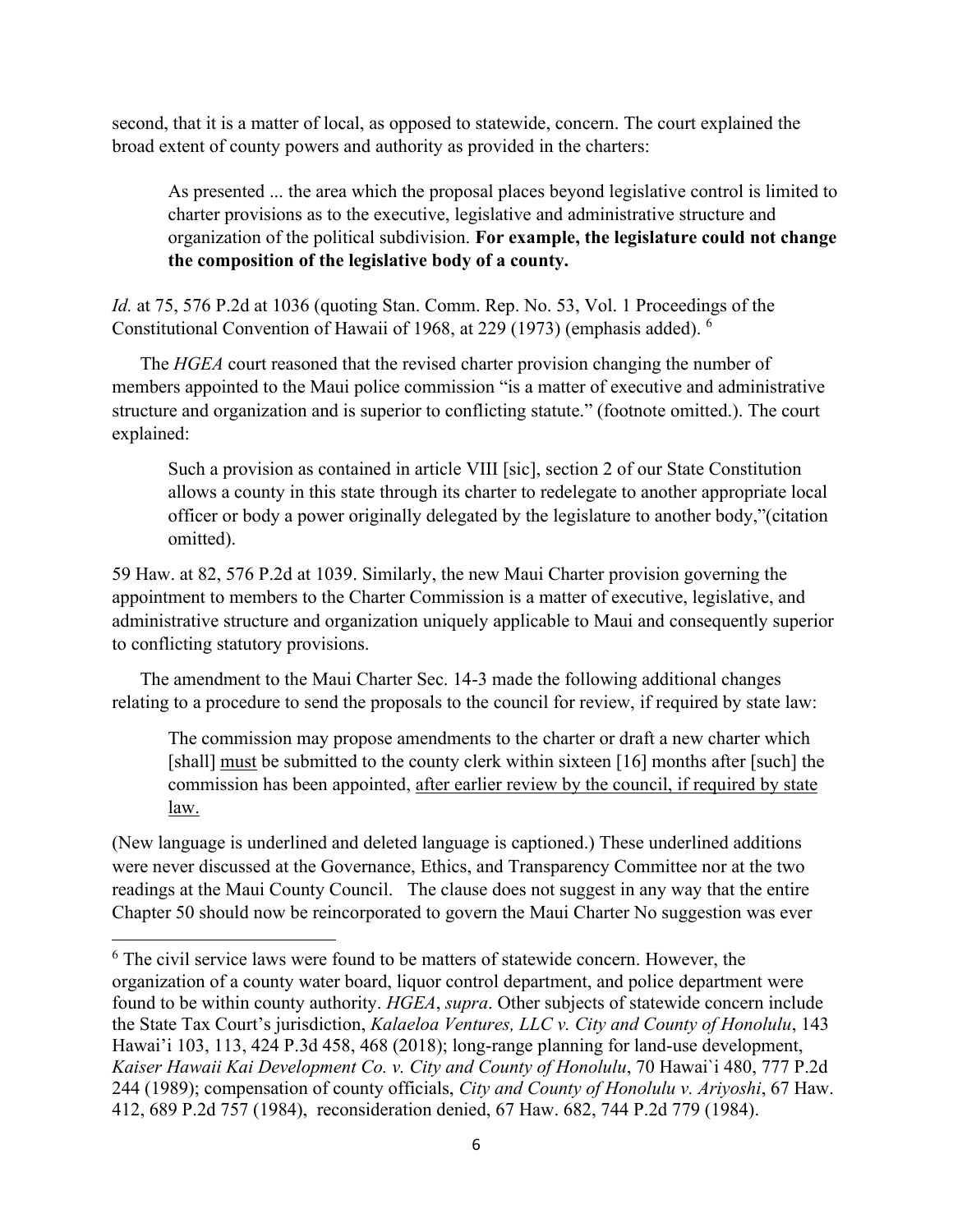made that "if required by law" reincorporated all of the provisions of HRS Chapter 50 to govern the Maui Charter. See Committee Report No. 20-76 and June 30, 2020 minutes, Governance, Ethics, and Transparency Committee; July 7, 2020 and July 24, 2020 minutes, Council of the County of Maui.

It is fair to assume that the language at most was considered merely a procedural matter and not any kind of general waiver of any rights of home rule. A plain reading of the paragraph substantiates that the clause with the new language, "after earlier review, if required by state law" specifically refers only to the new language stating "after earlier review by the council ... ." In other words, including a review by the council of the proposed amendments was to be done so long as state law requires it. It would not be reasonable to expect the people of the County of Maui to give up any of their rights to home rule without a full airing of the issue . No explanation was provided to the electorate that a "yes" vote would result in the loss of any portion of home rule. Certainly, the ballot question as phrased does not include any language suggesting any waiver of any rights of home rule.

In interpreting constitutional provisions, the Hawai`i Supreme Court has consistently held that "[t]he general rule is that, if the words used in a constitutional provision ... are clear and unambiguous, they are to be construed as written." *Kalaeloa,* at 110, 424 P. 3d at 465 (2018) (quoting *Everson v. State*, 122 Hawai'i 402, 407, 228 P.3d 282, 287 (2010) and *Watland v. Lingle*, 104 Hawai'i 128, 139, 85 P.3d 1079, 1090 (2004)). Moreover, the Supreme Court has "repeatedly held that the fundamental principle in construing a constitutional provision is to give effect to the intention of the framers and the people adopting it." *Everson*, 122 Hawai'i at 407, 228 P. 3d at 287 (citations omitted).

Maui County Council Vice-Chair Rawlins-Fernandez who introduced the Resolution explained the intent of the proposed ballot question was fairness in the appointment of the Maui Charter Commission:

This would definitely assist the intent of the proposal to ensure fairness and balanced membership on the Charter Commission, with the Mayor having a choice of two, and each Councilmember, in all likelihood, having one each. Hence, the nine. This proposal is meant to be a very fair and even-handed way to compile the composition of such an important Commission, tasked with amending our Maui County…oh...as Chair Lee called it, 'our Maui County Constitution', every ten years."

See July 30, 2020, minutes, Governance, Ethics, and Transparency Committee, at 61.

**III. With the adoption of the 2020 Maui Charter ballot question, the issue of the lack of authority of the revisor of statutes to make substantive changes to language of HRS Sec. 50-3 is moot and not a "present live controversy" and there is no action to take.**

"A case is moot if it has lost its character as a present, live controversy of the kind that must exist if courts are to avoid advisory opinions on abstract propositions of law." (citation omitted)). *Civil Beat L. Ctr. for the Pub. Int., Inc. v. City & Cnty. of Honolulu*, 144 Hawai'i 466, 476, 445 P.3d 47, 57 (2019). The adoption of the 2020 ballot question changed the language of the Maui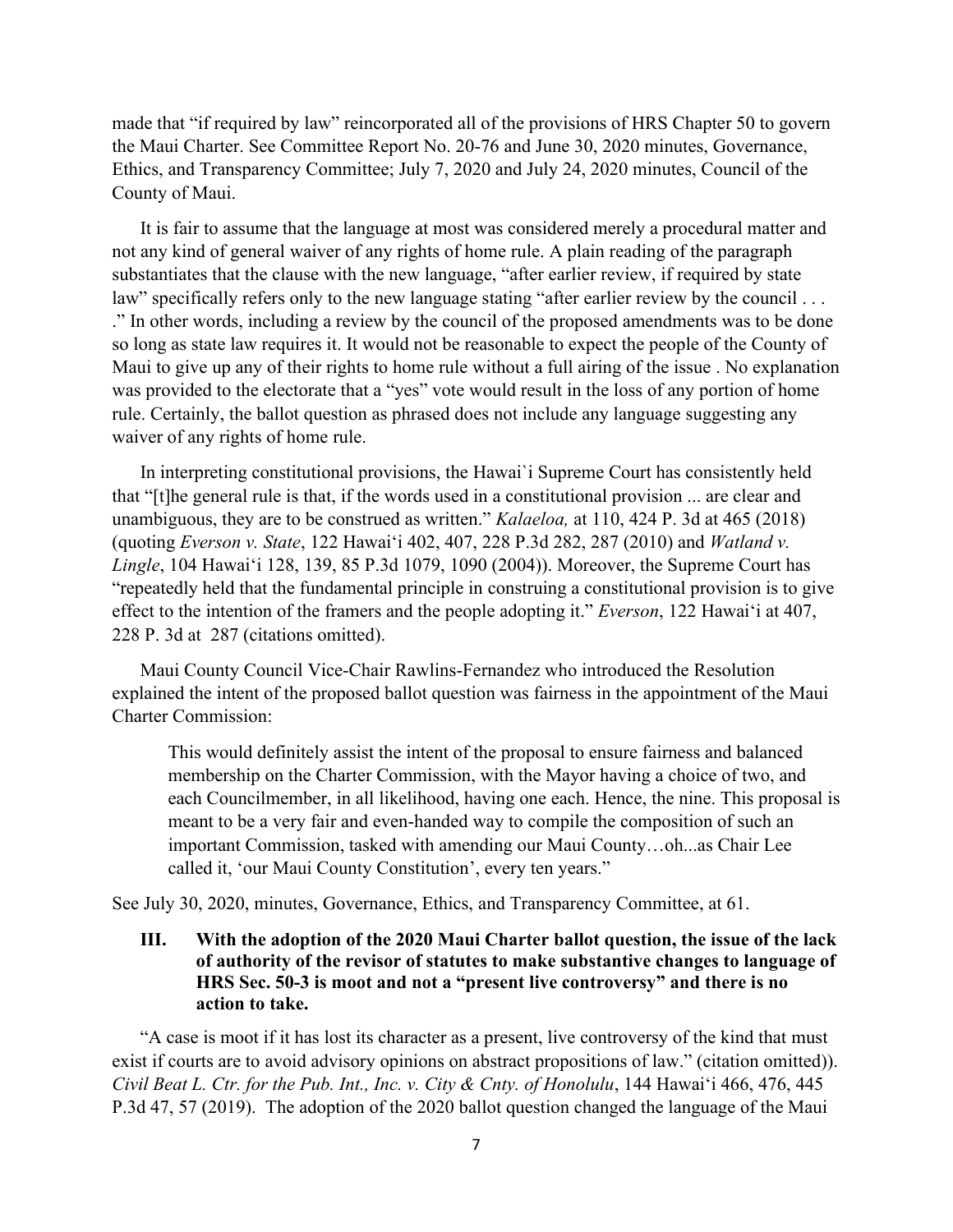Charter Sec. 14-3 and the changes made by the revisor of statutes are no longer a "present, live controversy" requiring any decision. However, this discussion is intended to complete understanding of HRS Sec. 50-3.

The language of HRS Sec. 50-3 enacted by the legislature before the revisor made changes had the "chairman" of the "board of supervisors" appoint a charter commission with the approval of the legislative body of the county. There was no reference to a mayor and no reference to a council. That county structure was changed when the first Maui Charter was adopted. Yet the revisor of statutes changed the wording of the statute to insert the Mayor as the nominating authority. The duties of the revisor of statutes are set forth in HRS Sec. 23G–12 which is clear that "in making the revision, the revisor shall not alter the sense, meaning, or effect of any act." The revisor is allowed to make stylistic and consistency changes. The revisor may not, in making such revisions, alter the sense, meaning or effect of any  $act.^7$ 

The 1969 Maui County Charter changed the most fundamental allocation of powers within the county from having one branch of government, the board of supervisors with a Chairman, to having two separate and equal branches of county government, the mayor and council. The 1969 Charter necessarily had the effect of superseding this earlier language in HRS Sec. 50-3, a statute that preexisted the first Maui County Charter, rendering HRS Sec. 50-3 meaningless.

The revisor did not have the right to capriciously decide on the meaning of language in a statute that had been rendered incapable of implementation.

**IV. After the 2020 ballot question was approved, the Maui Charter Sec. 14.3 now incorporates HRS Sec. 50-8 relating to the procedure of submission to the council of proposed amendments and a timeline for of the submission of the final ballot question to the county clerk. The charter commission should submit its report and proposed charter draft to the council within one year of its appointment.**

After the 2020 ballot question was approved, the Maui Charter Sec. 14.3, as explained above in section II, now incorporates state law relating to the procedure of submission to the council of proposed amendments and a timeline for preparation of the submission of the final ballot

 $<sup>7</sup>$  HRS Sec. 23G-12. Duties, In performing the function of statute revision and publication of</sup> session laws, and supplements, and replacement volumes, the duties of the revisor of statutes, in the order of priority shall be:

<sup>(1)</sup> The publication of the session laws;

<sup>(2)</sup> The publication of supplements to the revised statutes;

<sup>(3)</sup> The publication of replacement volumes of the revised statutes;

<sup>(4)</sup> The review of annotations to the revised statutes;

<sup>(5)</sup> The continuous revision of the statutes of Hawaii;

<sup>(6)</sup> The publication of the Hawaii administrative rules index and supplements thereto; and

<sup>(7)</sup> The preparation of rules of format to be followed by all state agencies in the compilation and publication of their rules and the distribution of copies of the format rules to all state agencies.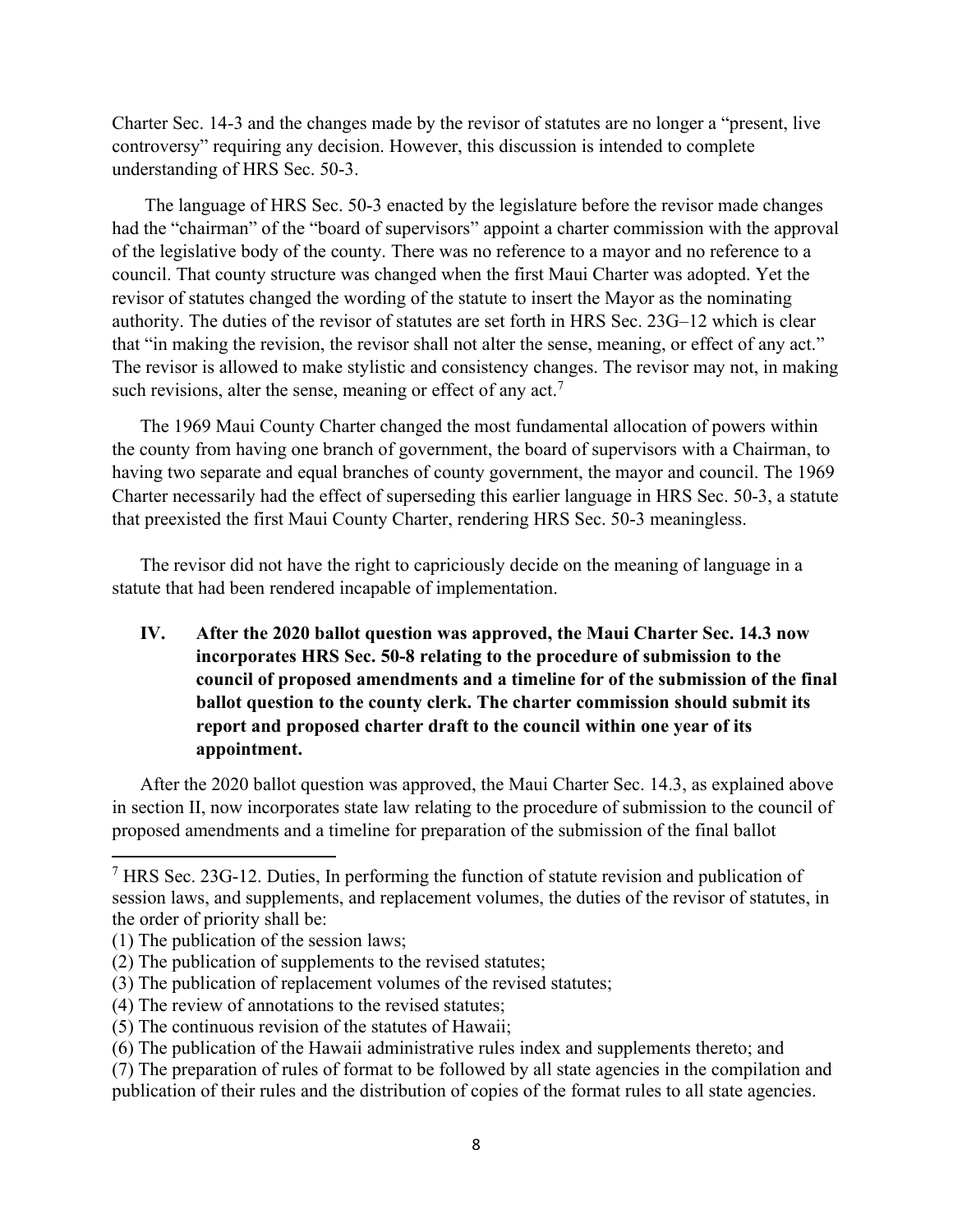question to the voters. ("The commission may propose amendments to the charter or draft a new charter which must be submitted to the county clerk within sixteen months after the commission has been appointed, after earlier review by the council, if required by state law."). That reference to state law in the Maui Charter is referring to HRS Sec. 50-8 only (see discussion in Sec. II, supra) which provides the details:

Within one year of its appointment, the charter commission shall submit a report in writing on its activities, findings, and recommendations to the legislative body of the county together with a draft of the proposed charter. The legislative body of the county may in turn propose one or more sections as alternative, or alternatives to any section of the proposed charter; provided that there shall not be more than a single proposition under any alternative proposal. Within thirty days after the receipt of the proposed charter from the commission, the legislative body shall return the proposed charter with the alternatives to the commission for its study.

The Letter from the Corporation Counsel to the County of Maui Charter Commission dated March 12, 2021, sets forth the specific dates to follow that will enable the Maui Charter Commission and Maui County to meet these deadlines and it is recommended that this timeline be followed. See pages 8-9.

### **V. The Charter Commission is authorized to adopt is own internal rules of procedure and has properly done so and selected its Chair pursuant to its internal rules.**

The Maui County Charter Sec. 13.2 (15) and HRS Sec. 50-5 do not conflict on the issue of the authority of the 2021-2022 Charter Commission to adopt its own internal rules governing its procedures and operations. The Charter Commission adopted its own rules and those include having the commission select its own chair. The Charter Sec. 13.2 (9) further provides that boards and commissions select their own chairs annually. HRS Sec. 50-3 is in conflict, but the selection of the Charter Commission Chair is absolutely of no relevance nor concern statewide and the Maui Charter and the internal rules of the Charter Commission govern.

HRS Sec. 50-5 specifically exempts charter commissions from the formal rule-making requirements of HRS Chapter 91. Clearly the legislature has the jurisdiction to exempt itself and charter commissions. This is a reasonable and common sense rule and usually governs the operations of boards and commissions when internal rules are developed. It is consistent with HRS Sec. 91-1 which excludes from its coverage "regulations concerning only the internal management of an agency and not affecting private rights of or procedures available to the public." See, *Green Party* of *Hawai`i v. Nago*, 138 Hawai'i 228, 238, 378 P.3d 944, 954 (2016) ("The exception to the definition of "rule" applies to regulations that concern (a) only the internal management of the agency and (b) do not affect private rights or procedures available to the public. HRS Sec. 91–1(4)." (citations omitted.)).See also *Kawashima v. State*, 140 Hawai'i 139, 150, 398 P.3d 728, 739 (2017) (Department of Education regulation governing how its own teachers' salaries was determined to involve only internal management of the agency.).